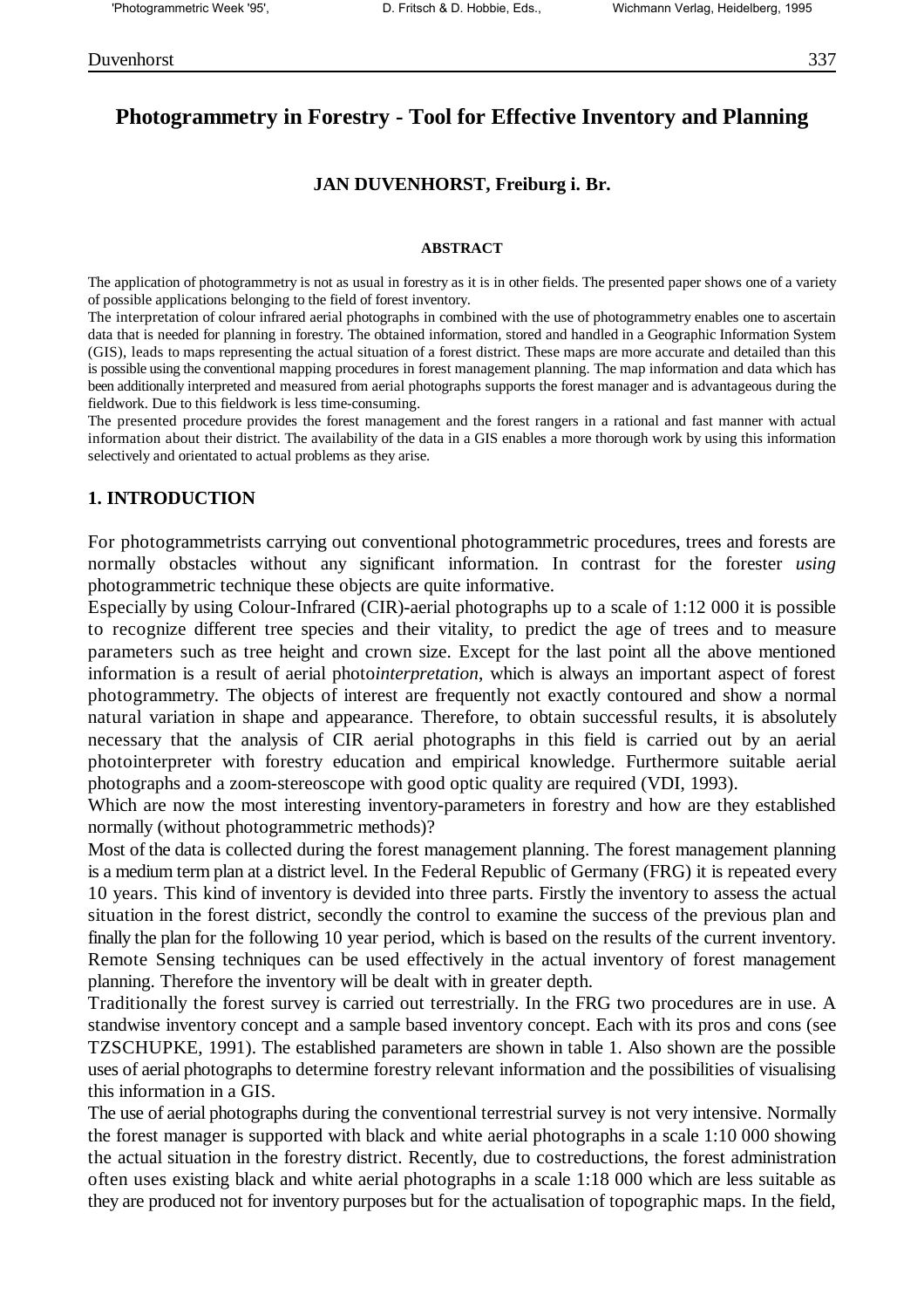the forest manager uses these photographs for orientation, for stand description and delineation (SCHWILL, 1980). The stand borders on the map are updated by hand to the actual situation using the aerial photographs (in flat terrain) and/or with some additional measurements carried out on foot with only the add of a compass.

| Information group       |                       | Analysis in CIR     | Visualisation in |
|-------------------------|-----------------------|---------------------|------------------|
|                         |                       | aerial photographs  | a GIS            |
|                         |                       | by:                 |                  |
| Natural site            |                       |                     | $+$              |
| Topography of landscape |                       | measurement         | $+$              |
| <b>Economical site</b>  |                       |                     | $+$              |
| <b>Forest functions</b> |                       | interpretation      | $+$              |
| Basic structures of     | - area                | measurement         | $+$              |
| forest districts        | - tree species        | interpretation      | $+$              |
|                         | - standing volume     | regression function | $+$              |
|                         | - yield               | difference          | $+$              |
|                         | - spatial arrangement | interpretation      | $^{+}$           |
|                         | - natural age class   | interpretation      | ┿                |
|                         | - timber quality      |                     | $^{+}$           |
| Other equipment         | - forestry workers    |                     | $\circ$          |
|                         | - machines            |                     | $\circ$          |
|                         | - management          |                     |                  |
|                         | - paths/roads         | measurement         | $\pm$            |

Table 1: Important information groups for forest management planning, the possibility to obtain this by analysis of aerial CIR-photographs and the possibility for visualisation in a GIS.

A more intensive use of aerial photographs is possible (table 1) and has proven advantages (BOON, 1962; HILDEBRANDT, 1970) but is rarely used in practice. The reasons for this are poor and/or outdated aerial photographs, insufficient equipment and deficits in forestry education, but also psychological barriers (TZSCHUPKE, 1983; WOLFF, 1992).

An additional point, which seems to be of interest for an intensification in the use of photogrammetry in forestry is the use of GIS by the forest administrations. They hope to accelerate the actualisation and production of thematic maps and expect to find answers to specific and complex questions with the help of a GIS.

It seems unreasonable to use old and often inaccurate maps for digitalisation, especially if the data from these maps is used over a long period of time and other possibilities of data evaluation exist. This seems cheaper at present but is unlikely to be in the long run. The various software for analytical plotters (e.g. PHOCUS, Co. ZEISS) is linked to many GIS and CAD-Systems so that the plotters are ideal for the evaluation of spatial data.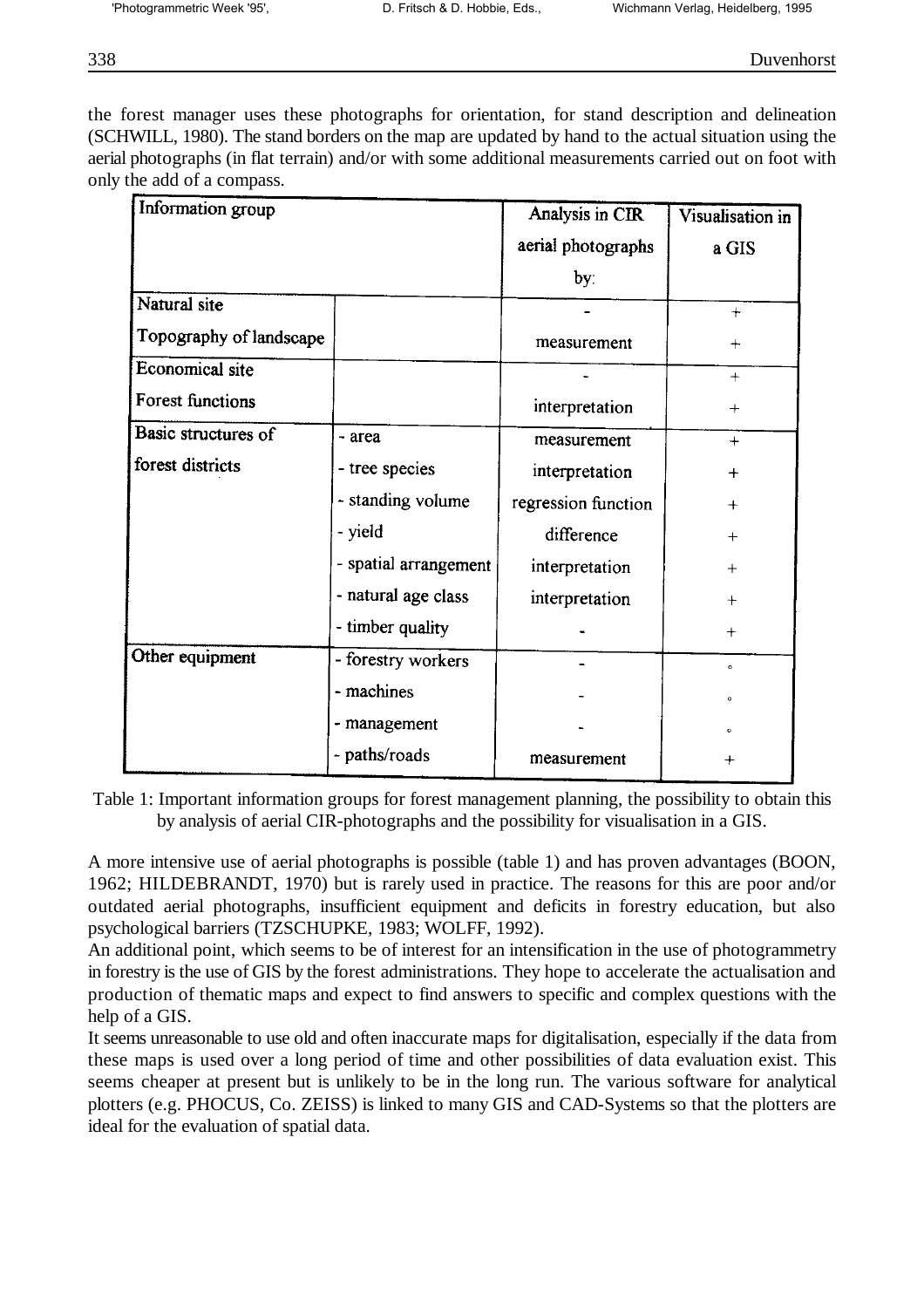#### Duvenhorst 339

The possibilities of obtaining the necessary information for forest management inventory through the use of aerial photointerpretation and photogrammetry is the subject of a research project<sup>1</sup> at the Department for Remote Sensing and Landscape-Informationsystems at the Albert-Ludwigs-University of Freiburg in the FRG.

## **2. MATERIAL AND METHOD**

## **2.1 Research area**

The forest district of Backnang (30km north-east from Stuttgart) was selected as research area. The reasons were the topographic (hilly) and forest (mixed, structured stands) conditions in this area and the timely coincidence of the planned aerial photo flight with the forest management inventory in the forest district of Backnang. Due to this coincidence it was possible to use the terrestrial evaluated data of a sampling inventory (design:  $100m \times 200m$ , permanent, systematic,  $r = 12m$ ), called "Betriebsinventur" (see FVA BADEN-WÜRTTEMBERG, 1992), carried out by the personnel of the forest management as ground truth, and so to reduce fieldwork during the project. Also a comparison between a solely terrestrial and a solely aerial stand description and delineation could be carried out due to this coincidence.

## **2.2 Aerial Photographs**

The aerial photo material used is shown in table 2. Before starting the aerial photo flight a terrestrial control point signalisation took place. The results of the following aerotriangulation with a mean error in xy of  $\pm$  4.4 cm and z of  $\pm$  13.4 cm can be regarded as very good. Taking into account focus and scale, the values that can be expected are  $\pm$  6 cm in xy and  $\pm$  18 cm in z (KRAUS, 1982).

| film type:        | KODAK Aerochrome Infrared 2443 |  |  |
|-------------------|--------------------------------|--|--|
| medium scale:     | approx. 1:7000                 |  |  |
| forward overlap:  | 60%                            |  |  |
| side overlap:     | 30%                            |  |  |
| flight direction: | north - south                  |  |  |
| camera:           | <b>ZEISS RMK TOP 30</b>        |  |  |
| lens:             | ZEISS TOPAR 305mm              |  |  |
| date:             | 30.07.1992                     |  |  |

Table 2: Specification of the aerial photographs used.

#### **2.3 Hard- and Software**

The analysis of the aerial photographs was carried out on an analytical plotter PLANICOMP P3/PHOCUS (ZEISS Co.) supported by a MICROVAX 3100 (DIGITAL Co.). This plotter is capable of graphic superimposition (VIDEOMAP 2). With the help of this, information relating to the actual progress of work or information collected from other sources (e.g. digitized thematic maps) is available for the operator during his work. Geometric and attribute data is directly available for use in a GIS. GIS PC-ARC/INFO (ESRI Co.) has been used in the project. A CALCOMP 9100 (CALCOMP Co.) was

 $1$ : The project titeld "Optimizing the Forest-Management Inventory System with permanent sample points through the use of analytical photogrammetry" is financed by the Ministry for rural site, food, agriculture and forestry Baden-Württemberg (Az.: 51-0430.6) and the German Resaerch Society (DFG) (Az.: Oe 113/6-1/2).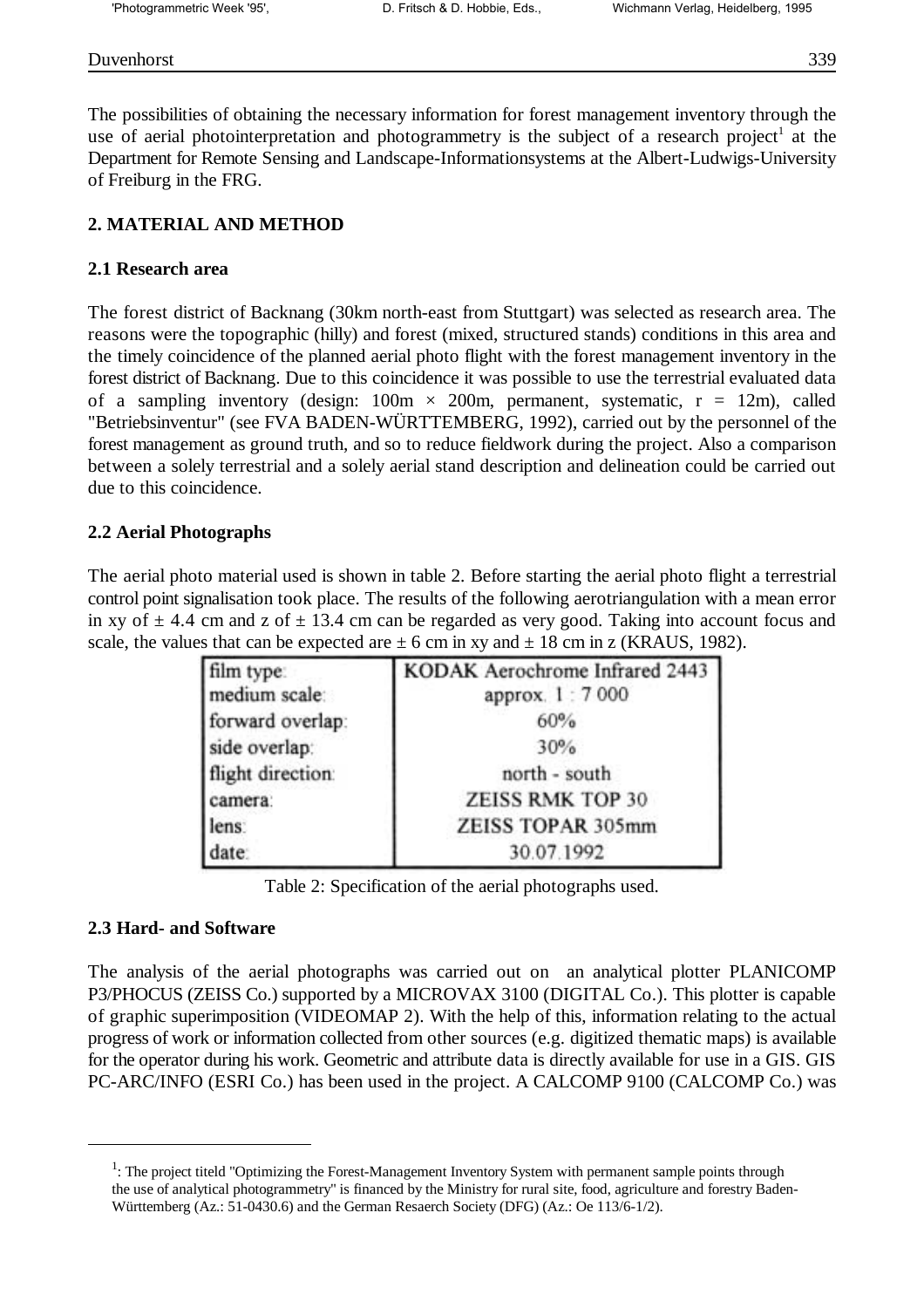used to digitize the maps. The graphic output was carried out with a HP 7550 penplotter (HEWLETT-PACKARD Co.).

## **2.4. A summary of the planned procedure**

The following steps show the ideal procedure:

- 1) An aerial photo flight with CIR filmmaterial including a control point signalisation before starting if necessary (depending on the accuracy expected).
- 2) Interior, relative and absolute orientation of the models.
- 3) Digitizing of given borders, that are not visible by aerial photointerpretation and preparing them for the graphical superimposition at the analytical plotter.
- 4) Interpretation, delineation and description of stands, stand structures, sample plots as well as single trees.
- 5) Transformation of the photogrammetric evaluated data into a GIS readable format, creating a database and printing provisional maps and data lists.
- 6) Terrestrial evaluation of some sample plots to obtain data for the phase two variables needed for the regression functions.
- 7) Prediction of standing volume by using the aerial evaluated data and the regression functions.
- 8) Verification, correction and completing of maps and information concerning stands during the fieldwork carried out by the forest manager and the forest ranger.
- 9) Correction and updating of the GIS database and if necessary the inclusion of new stand boundaries using additional photogrammetric measurements.
- 10) Output of the actual maps and attributed information.

In this research it was not possible to follow the above mentioned guidelines. The terrestrial inventory in the forest district of Backnang was already partially completed as the research study began. Therefore the terrestrial measured trees had to be identified in the aerial photographs and not as usual the other way round. For the same reason point 8 could not be properly put into praxis.

## **2.5 Procedure**

The following refers mainly to point 4 ff in chapter 2.4.

Before the photointerpreter can begin, the working area and the boundaries, that have to respected while delineating stands (e.g. boundaries between two owners), are graphically superimposed. By delineating stands, the photointerpreter takes into account forestry parameters such as tree species, their composition in stands and natural age classes. The areas delineated will be described by the characteristics shown in table 3. Moreover he delineates and describes structures of the stands (diameter ∃ 30m) and single trees, which are of interest to the forest district (table 3).

In principal it is possible to use information taken from former stand delineations which in the best case are available in a digital form. Then the graphical superimposition of former stand boundaries will make the updating of the data to the actual situation easier and faster.

To measure tree parameters at the sample plots the location of the desired area has to be marked in the aerial photograph with the help of graphic superimposition. To do this the measure mark of the analytical plotter is positioned automatically in xy. The photointerpreter has only to correct the height (z) in the 3D-model. Then he has to delineate and to describe all tree crowns which have their uppermost point within the sample area. The description of the sample trees was carried out by using the characteristics shown in table 4.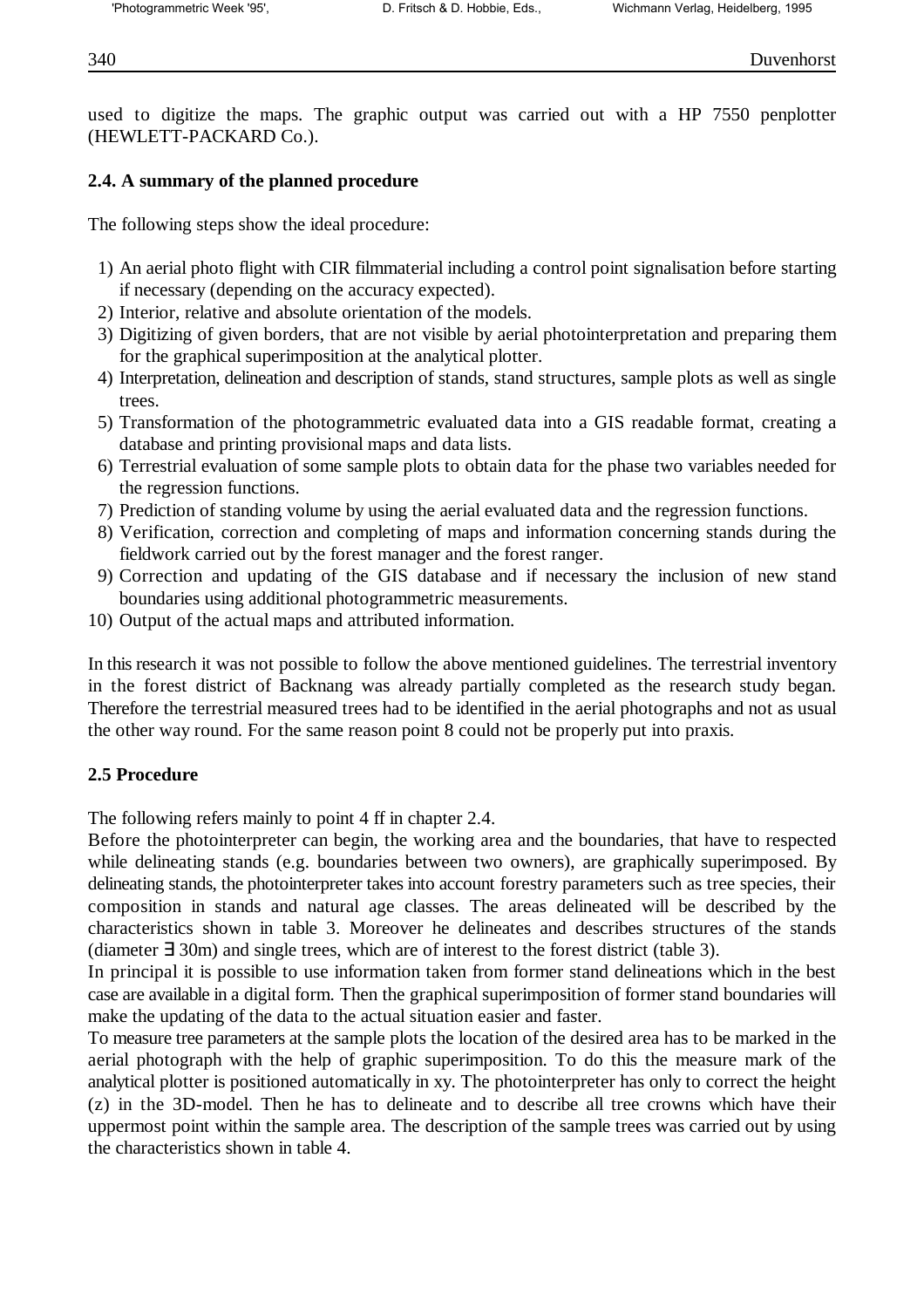Duvenhorst 341

| assassment level | parameters                                                                                                                  | classes                                                                                   |
|------------------|-----------------------------------------------------------------------------------------------------------------------------|-------------------------------------------------------------------------------------------|
| stand            | natural age class<br>stand structure<br>age structure<br>canopy cover<br>form of mixture<br>stand type<br>mixing proportion | 6 <sup>2</sup><br>$3^3$<br>$\mathbf{4}^4$<br>6 <sup>5</sup><br>8 <sup>6</sup><br>$17^{7}$ |
| structures       | blanks<br>mixture groups<br>forest edges                                                                                    | $2^8$<br>6 <sup>9</sup><br>$3^{10}$                                                       |
| single trees     | reserved trees<br>oaks from middle forest<br>standing dead trees                                                            | $2^{11}$<br>$2^{12}$                                                                      |

Table 3: Parameters obtained during aerial photointerpretation.

| given<br>parameters                  | number of sample plot<br>centre of sample plot (coordinates)<br>radius of sample area                                                                                                                       |
|--------------------------------------|-------------------------------------------------------------------------------------------------------------------------------------------------------------------------------------------------------------|
| <b>parameters</b><br>of single trees | tree specie<br>tree class of Kraft<br>tree vitality<br>chlorosis<br>strong dead branches<br>peculiarities (e.g. topbreak)<br>crown area(coordinates)<br>uppermost point (coordinates)<br>number of the tree |
|                                      | ground points (coordinates))                                                                                                                                                                                |

Table 4: Parameters for estimation of standing volume evaluated during the aerial phase of the inventory.

PHOCUS serves for gathering spatial and attribute data. Therefore the photointerpreter is able to enter the attribute data directly. The attribute data is connected with an object by measuring a point, carrying the coded information, which can either be the uppermost point (sample trees or trees of special

 $\frac{2}{3}$ : culture, dense young stand, pole sized stand, timber stand (weak, medium, strong), old forest stand

 $\frac{3}{3}$ : one layer, two layers, various layers

<sup>&</sup>lt;sup>4</sup>: same age, uneven-aged: treewise, in small areas

<sup>&</sup>lt;sup>5</sup>: aggregated, closed, sparse, thinly stocked, gappy

 $\frac{6}{1}$ : pure stand, mixing of single trees, mixing in herds, in groups, in hursts, in small stands, in rows, in strips

 $\frac{7}{1}$ : stand type

 $8:$  regenerated, not regenerated

 $\frac{9}{2}$ : deciduous trees or conifers predominant, dominant, suppressed

 $10$ : conifers, deciduous trees, mixed

 $\frac{11}{11}$ : pine, larch

 $\frac{12}{2}$ : conifers, deciduous tree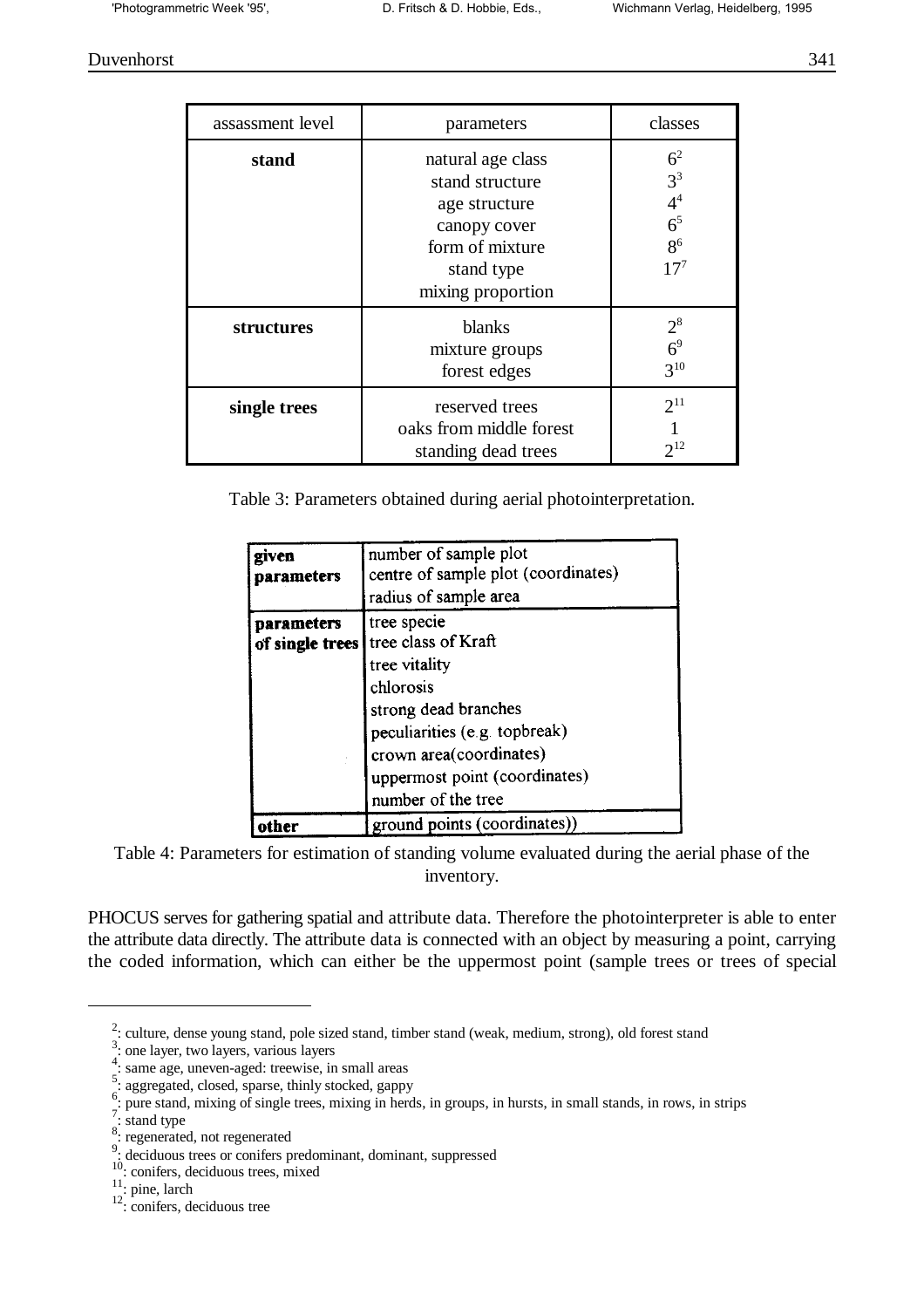interest) or a point inside a delineated area (stands). The advantage of creating such an information point is that it serves afterwards as a label point in the GIS. This allows the collected information to be directly available. Actual, provisional (not all of the needed information is available by Remote Sensing) maps (stands, stand structures, sample areas, ...) and data lists (stand description, ..) can be produced.

In the field an inventory group has now to evaluate data from those sample areas, that are necessary to define regression functions for the volume prediction using a two-phase sampling technique.

To find the sample areas in the field the inventory group is equipped with an ultrasonic range finder, a compass and crown maps of the respective areas. A Global Positioning System (GPS) is also very useful in finding specified sample plots in the field. An other practicable method to locate sample areas in the field using photogrammetric measured orientation points is described in KÖHL and SUTTER (1991).

The following step applies the regression functions, founded on the correlations between first phase aerial variables (crownsize, tree height, ...) and second phase terrestrial variables (diameter at breast height, tree volume, ...), in order to estimate the standing volume. This part of the research is not finished yet. Therefore it is not dealt with in greater depth in this paper.

At this point the forest manager starts with his field work. Accompanied by the forest ranger and supported with actual maps and information about stand structure and volume, he has to verify the maps and descriptions and to correct these if necessary. In each case he has to complete the data collected with remote sensing with additional information that is not visible in aerial photographs (e.g. natural regeneration, understorey, ...). During this work a plan for the next 10 year period was formulated. After this final field work the GIS database will be updated. The management of a forest district can use the complete dataset from this point onwards.

As mentioned it was not possible in the actual research to follow our own guidelines (see chapter 2.4). For identification of the sample trees in the aerial photographs, which are actually terrestrial measured, their position (defined by distance and azimuth to the sample area centre)

was graphically superimposed with a point. Because these points in the aerial photographs do not always lie inside a previously delineated crown polygon and if they do lie inside one can not be sure that it is the polygon of the respective tree, a verification is necessary.

For this identification a selective procedure was practised. Firstly points of trees with a breast-height diameter (b.h.d.) ∃ 30cm are shown with the use of graphical superimposition. These trees, which are the highest, are easy to identify in the aerial photographs. Therefore the photointerpreter is able to realise shifting vectors between the aerial and terrestrial sample areas. This allows him to match terrestrial and aerial sample plots. These problems occur because terrestrial sample are frequently misplaced in the field. It is not rationally possible to locate the desired sample position as accurately as it is, using photogrammetric methods. The same procedure is used for trees with a b.h.d. of < 30cm and  $\exists$  15 cm and those < 15 cm. After the application of this step the prerequisites for regression functions are fulfilled.

## **3. RESULTS**

The motivation for drawing stand boundaries is similar, when comparing stand maps resulting either from terrestrial or aerial (photogrammetric) measurements. In contrast differences are frequent in the location of the boundaries.

The photogrammetric measurement of stand boundaries is more accurate than the terrestrial. This difference in accuracy is very often considerable in the case of new boundaries between young stands (cultures) and old forest stands.

The following points show reasons for the need to correct photogrammetric measured boundaries: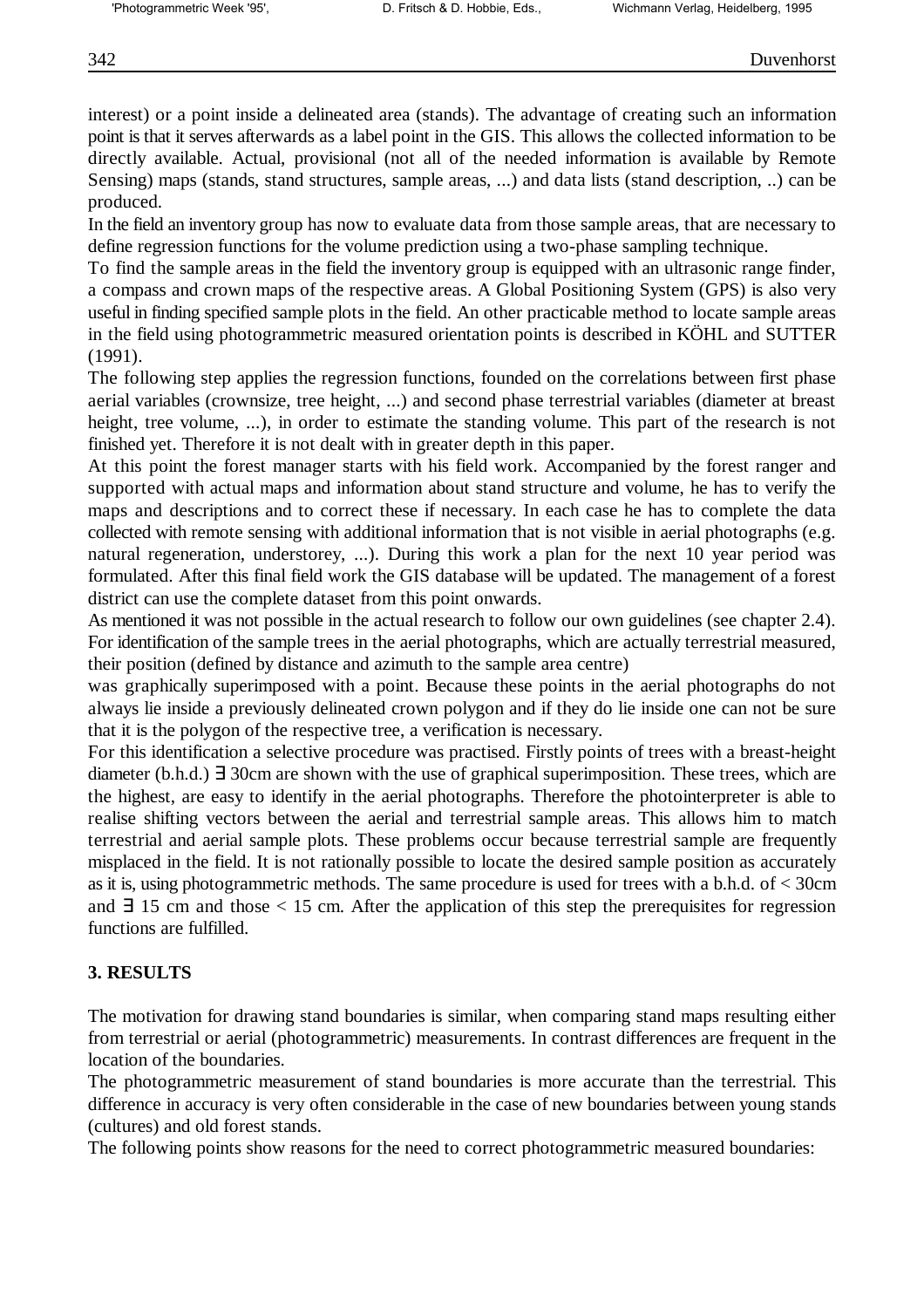- Insignificant differences in composition of tree species and/or tree age will not always be realised by the photointerpreter or, and this case occurs more frequently, it is not considered as significant enough to draw a stand boundary.
- Small variations in site index that form a continuous contrast to neighbouring areas (e.g. old stone-pit) are not recognizable for the photointerpreter without additional information.
- Faults in interpretation (e.g. tree species are not correctly interpreted).



Figure 1: Part of a stand map showing tree species. Emphasized are stand boundaries that were drawn in addition to the photogrammetric measured boundaries during fieldwork.



Figure 2: Part of a structure map. Emphasized are stand boundaries that were drawn in addition to the photogrammetric measured boundaries during fieldwork.The structures were mapped without fieldwork or additional information.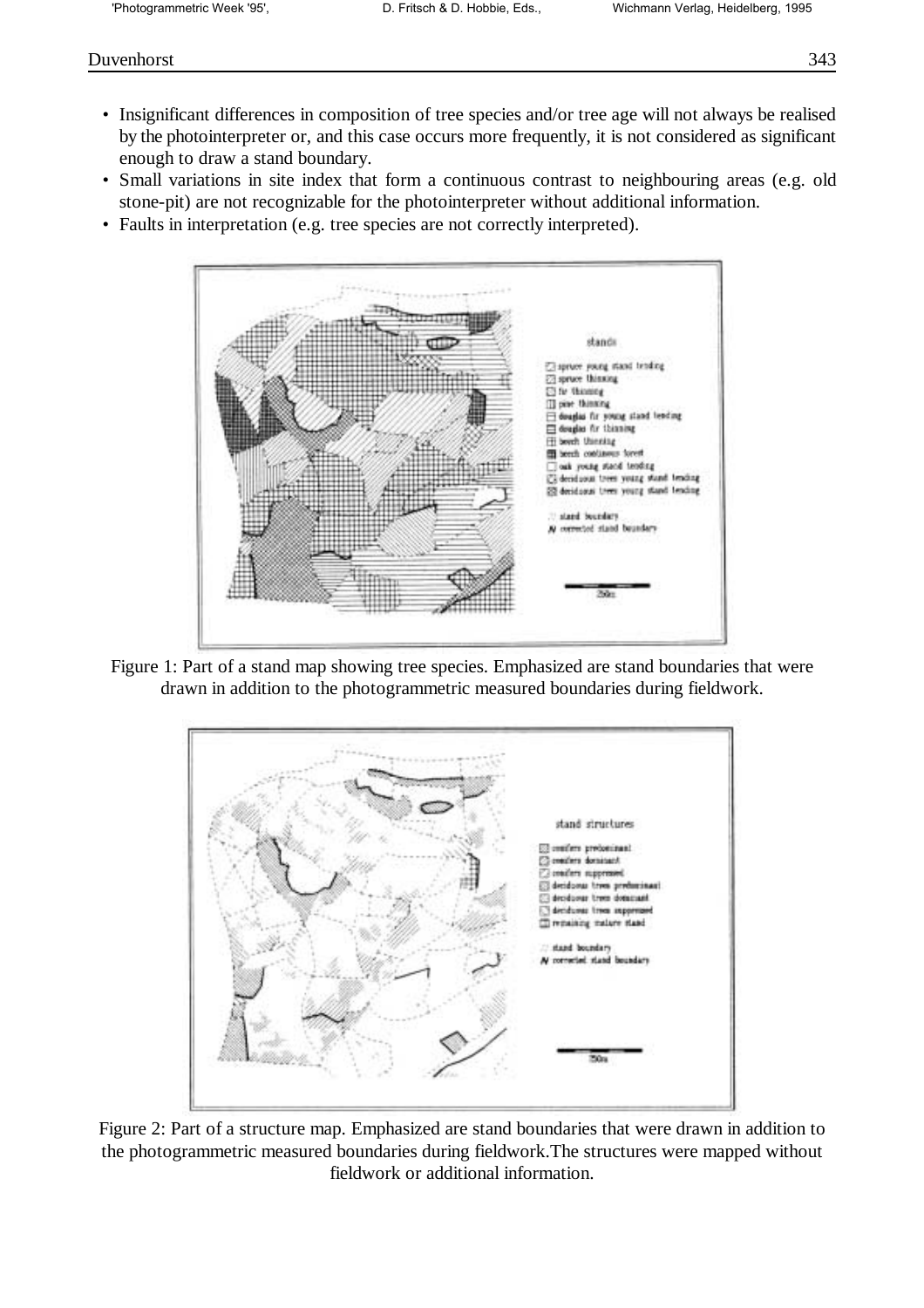Figure 1 and 2 show that those boundaries, that have been added to the photogrammetric measurements during the field work carried out by the forest manager and ranger are often identical with structural boundaries, that have been delineated during the photogrammetric measurements.

This indicates, that the reason for drawing a stand boundary was seen as significant for the forest manager in field but was considered insignificant for the photointerpreter.

Regarding the interpretation of tree species, natural age classes and stand structure types in CIR-aerial photographs, the results of aerial photointerpretation can be considered as satisfactory. Faults in photointerpretation can not be avoided. Especially young leaf stands are very difficult to interpret in CIR aerial photographs. Crops are visible in aerial photographs and can be delineated as an area, but it is not possible to recognize anything about the tree species of crops.

Aerial CIR photographs allow more realistic assessments of the composition of trees. The birds-eye view gives a better perspective over large areas. This can be seen as an advantage.

The time needed for photointerpretation, photogrammetric measurements and the production of provisional maps is approximately 1 day/ 100ha. For correcting and updating the data and producing the final maps approximately  $\frac{1}{2}$  a day/100ha is needed.

Only partial results are presented from the estimation of standing volume. This part of the research has not yet been finished.

The automatic positioning of the measuremark in the analytical plotter to mark the sample areas is not a problem. Problems arise when combining the aerial delineated crowns with the terrestrial measured trees.



Figure 3: Number of trees, whose terrestrial measured location was inside the photogrammetric delineated crown polygons of the respective trees.

In the best case the point, that marks the terrestrial measured tree, lies inside the crown polygon belonging to this tree. But this is not normally the case (figure 3). The reasons for the above mentioned problem are as follows:

- Inaccurate location of sample areas using terrestrial measurements result in displacements between terrestrial and aerial sample areas (it is possible to exclude inaccurate sample plots in the aerial photographs because of the good results of the absolute orientation (see chapter 2.2)).
- In the case of crooked trees it is possible that the point that marks the terrestrial position of a tree lies outside the crown polygon which is visible in the aerial photograph even though the position of the tree was correctly located in the field.
- By delineating crowns in aerial photographs it may occur, that parts of one crown are considered as two or more trees.
- In aerial photographs it is not possible to see understorey trees.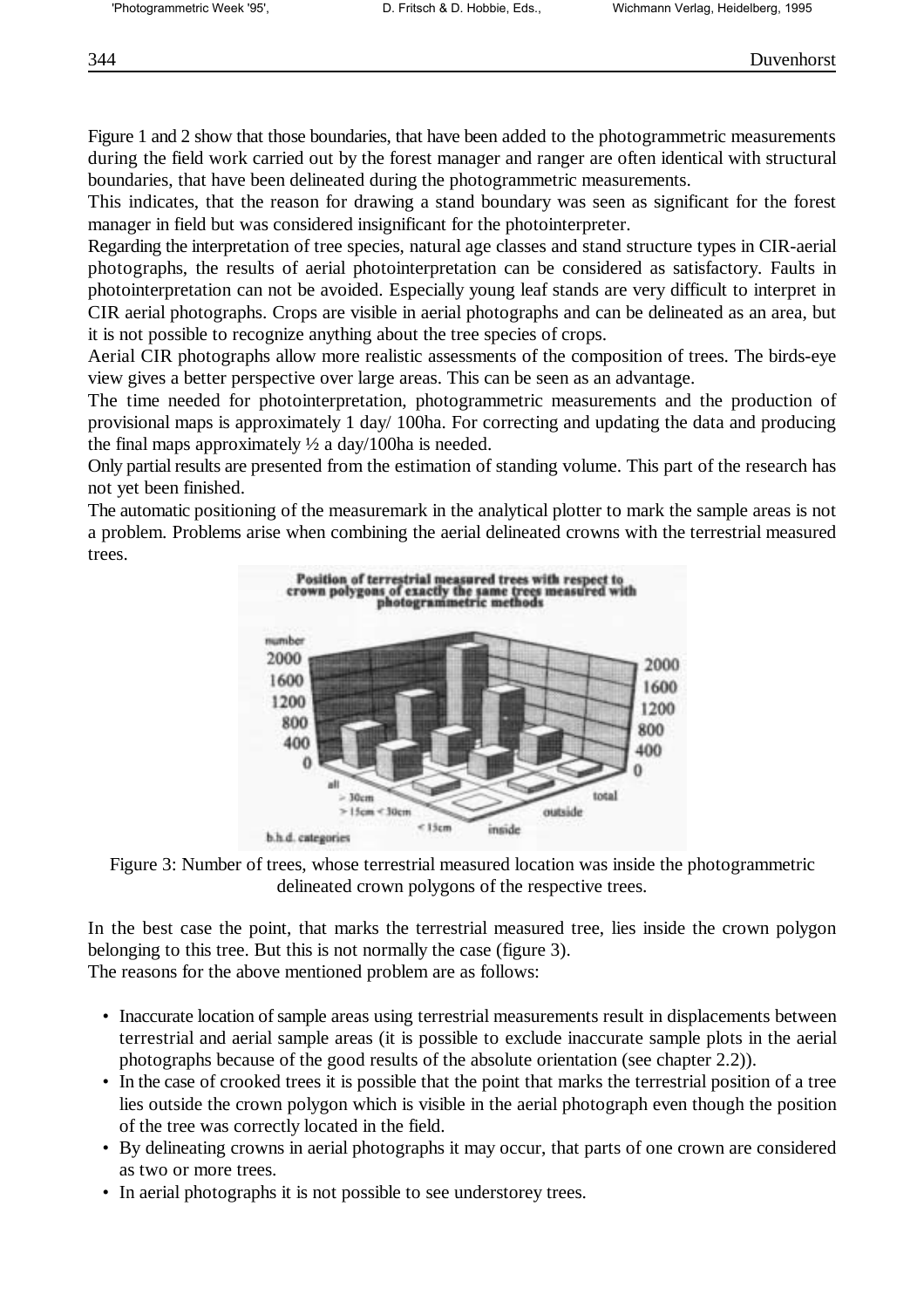### Duvenhorst 345

In most of the above mentioned cases the identification of the terrestrial measured trees was possible by using the terrestrial ascertained data (tree species, tree height, b.h.d.). The reliability of this identification depends on the diameter at breast height (figure 4), which is strongly correlated to the crown size which is visible in aerial photographs. 98% of the trees with a b.h.d. of ∃ 30 cm were identified. This proportion falls for trees with a b.h.d. between 15 cm and 30 cm to a level of 81% and for trees with a b.h.d. smaller than 15 cm to 42%.



Figure 4: Number of terrestrial measured trees that could be identified in the aerial photographs.

The medium displacement between terrestrial measured tree location and the photogrammetric measured tree top was 3.07 m (variance 2.55 m). This explains the lower level of identification of trees with a small b.h.d. Even slight displacements between terrestrial and aerial sample positions can lead to terrestrial tree positions being marked outside the small crown polygons.

The identification is simplified if single mixture trees are present in the sampling area, or one of the trees dominates. Then the photointerpreter is quickly able to recognize direction and distance of the shifting vector between terrestrial and aerial sample position.

The average time needed for delineating and describing the trees according to table 4 in one sample area is 10 minutes. Including the time for identification of the terrestrial measured trees the average time required is 25 minutes.

## **4. DISCUSSION**

The analysis of CIR aerial photographs using a combination of photointerpretation and photogrammetric methods enables one to produce stand maps and stand descriptions reproducing the actual situation. The forest manager, who normally prepares such maps can use the prepared maps from the beginning of his fieldwork. Such maps can be more detailed and accurate than those using the normal mapping procedures in forest management planning. With the help of these maps the forest manager gets a first impression of his planning object before starting with his field work (GADOW, 1993).

The necessary corrections of aerial information can be reduced through the use of existing information in the form of maps etc. The remaining faults are normally easily recognized in the field. The necessary corrections are carried out quickly and normally without any problems. The drawing of new stand boundaries during the field work has recently been simplified through the mapped stand structures.

Furthermore the stand structures shown in the maps give important indications for the planning procedure. For example they show the forest manager parts of a stand that need to be more intensively planned. Therefore the forest manager's work proceeds more smoothly. This additional map information also has advantages for the local forest rangers in their daily work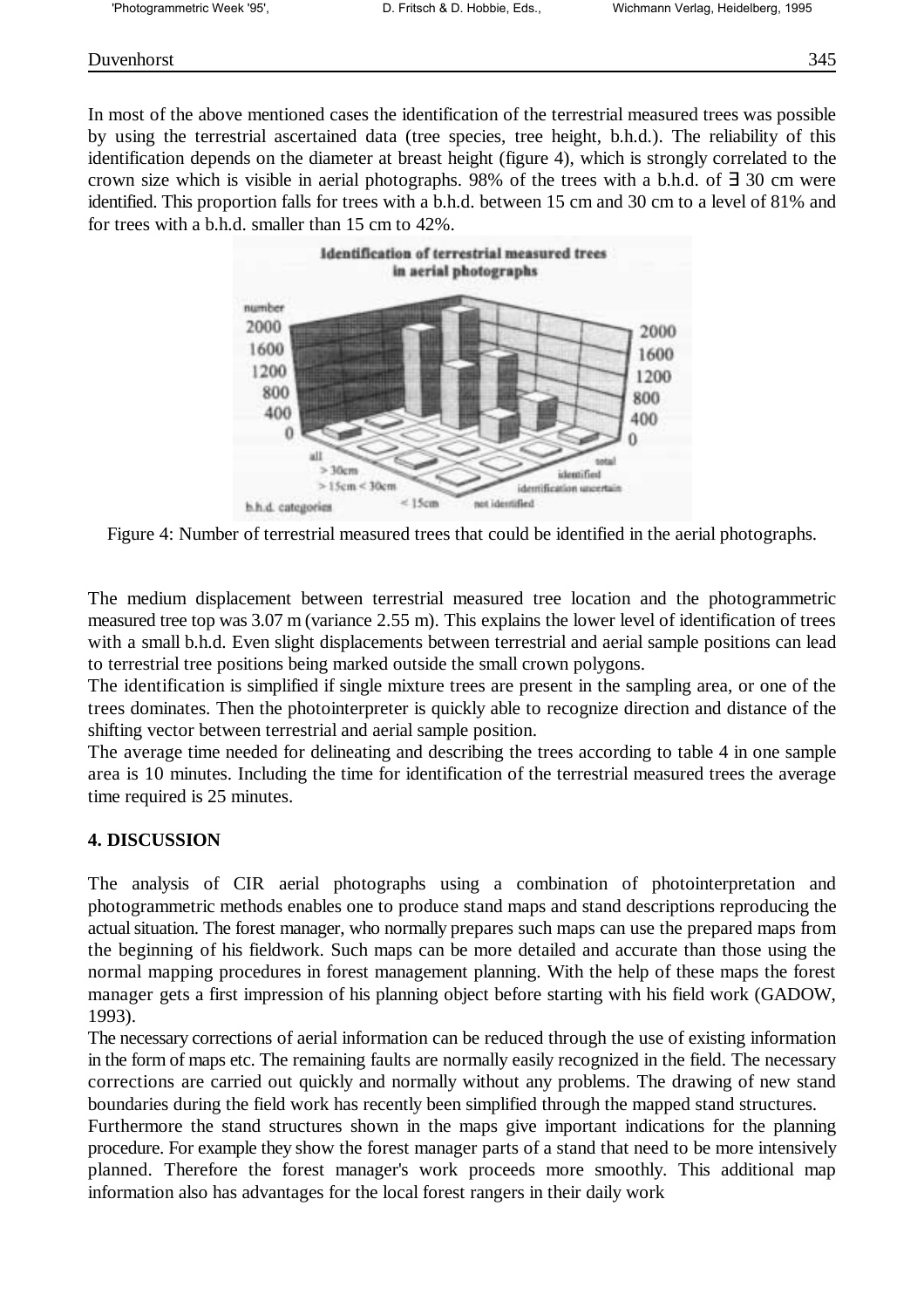The presented procedure provides the forest management with actual and detailed maps sooner than it is possible with the conventional terrestrial forest management planning procedure. Such maps are one of the most important results of forest management planning (SCHÖLMERICH, 1993). Due to storage and handling of the data in a GIS, the forest management and the forest rangers are able to use the evaluated information selectively and orientated to actual problems. For subsequent inventories the data is available in a digital form. Therefore it can be used for graphical superimposition at an analytical plotter, that will allow updating to be carried out more quickly in the future.

The photogrammetric technique enables the user to implement nearly any sampling design in aerial photographs (GROSS et al., 1993). Problems may arise by building correlations between terrestrial measured variables and aerial measured variables from single trees. It is not possible in each case to locate exactly the same tree in the field as well as in the aerial photographs, which is a prerequisite for regression functions. However these problems do not exclude the application of regression functions for the estimation of standing volume in general.

## **5. CLOSING REMARKS**

The presented project shows only one of a variety of applications for the use of photogrammetry in forestry. A good overview of possible applications is given in OESTEN et al. (1991) and PRÖBSTING (1994).

Nearly all these applications are similar in two points, apart from the fact that they are dealing with specific forest questions. Firstly, photogrammetry is used only as a tool and secondly it is used by foresters, specialised in Remote Sensing but normally not educated as photogrammetrists.

The combination of specific (forestry) knowledge accompanied with experience in aerial photointerpretation and photogrammetry also enables specific applications in other fields. CIR aerial photographs contain a vast amount of information. Compared with other Remote Sensing mediums (e.g. satellite imageries) they show a high geometric resolution and a satisfactory spectral resolution. They are flexible with respect to the acquisition date, in scale and the film used. Specialized photointerpreters (experts) are able to master the information contained in CIR aerial photographs.

## **6. REFERENCES**

- Boon, D.A. (1962): Ergebnisse einer forstlichen Luftbildkartierung in der Schweiz. Mitt. Schweiz. Anst. Forstl. Versuchsw. Bd. 38, S. 121-131.
- FVA Baden-W<sup>3</sup>rttemberg (1992): Betriebsinventur auf Stichprobenbasis (BI) Baden-W<sup>3</sup>rttemberg. Verfahrensbeschreibung und Aufnahmeanweisung. 20 S.
- Gadow, K.v. (1993): Zur Bestandesbeschreibung in der Forsteinrichtung. Forst u. Holz, 48. Jg., 21, S. 602-606.
- Gross, C.P., Münch, D., Duvenhorst, J. (1993): Monitoring als Inventuraufgabe in der Forstwirtschaft. Zeitschr. f. Photogr. u. Fernerk. 61. Jg., 6, S. 223-229.
- Hildebrandt, G. (1970): Luftbilder für Zustandserfassung und Planung in der Forstwirtschaft . Allg. Forst Zeitschr. 35. Jg., 25, S. 726-728.
- Köhl, M. u. Sutter, R. (1991): Verwendung von Luftbildern zur Holz-Vorratsschätzung im Schweizer Landesforstinventar (LFI). Zeitschr. f. Photogr. u. Fernerk., 59 Jg., 5, S. 165-176.
- Kraus, K. (1982): Photogrammetrie. Band 2: Theorie und Praxis der Auswertesysteme. Dümmler Verlag Bonn, 389 S.
- Oesten, G., Kuntz, S. und Gross, C.P. (Hrsg.) (1991): Fernerkundung in der Forstwirtschaft. Stand und Entwicklungen. Wichmann Verlag, Karlsruhe, 277 S.
- Pröbsting, Thea (Hrsg.) (1994): Photogrammetrie & Forst Stand der Forschung und Anwendungen in der Praxis - . Tagungsband, Abt. Luftbildmessung und Fernerkundung, Albert-Ludwigs Universität Freiburg, 392 S.